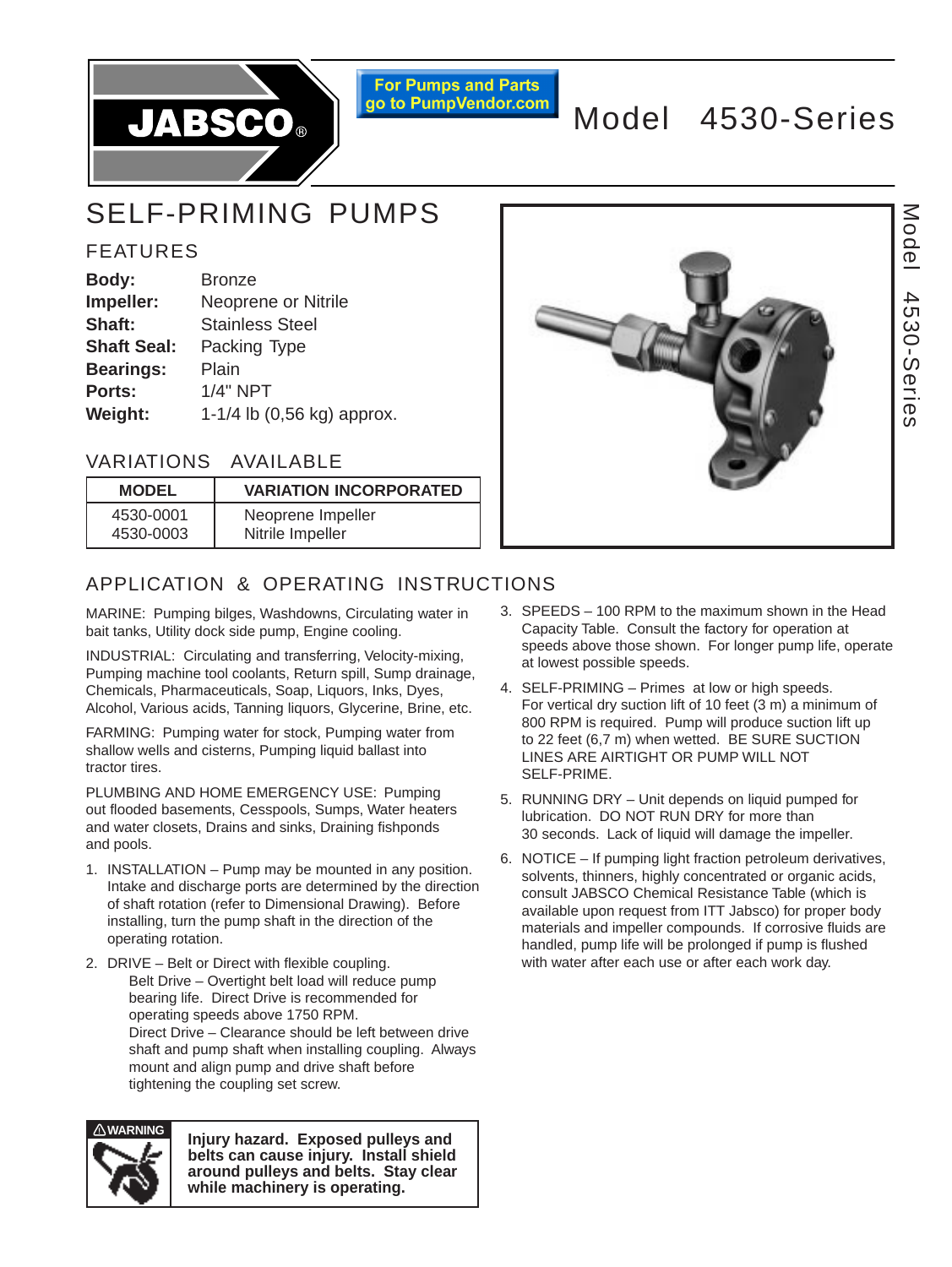#### **OPERATING INSTRUCTIONS** (Cont.)

- 7. PRESSURES Consult Head Capacity Table for recommended maximum for continuous operation. If pressures exceed those shown, consult the factory.
- 8. TEMPERATURES Neoprene impellers are suitable for service at 45° to 180° F (7° to 82° C). Nitrile: 50° to 180° F (10° to 82°C).
- 9. FREEZING WEATHER Drain unit by loosening end cover. The following anti-freeze compounds can be used without any adverse effects to the neoprene impeller: Atlas "Permaguard", DuPont "Zerex" and "Telar", Dow Chemical "Dowguard" and Olin Mathison "Pyro Permanent". Most Methyl alcohol (methanol) based anti-freeze can be used.

#### DO NOT USE PETROLEUM BASED ANTI-FREEZE COMPOUNDS OR RUST INHIBITORS

- 10. GASKET Use a standard pump part. Thicker gasket will reduce priming ability. A thinner gasket will cause the impeller to bind. Standard gasket is 0.010" thick.
- 11. GREASE CUP Fill grease cup with water pump grease. Grease cup cap should be firmly tightened about every 50 hours of pump service while pump is operating. Leakage may occur through grease cup at pressures above 20 psi. If this occurs, replace grease cup with ball check grease cup.
- 12. SPARE PARTS To avoid costly shut downs, keep a Jabsco Service Kit on hand.

#### **DISASSEMBLY**

- 1. Remove end cover screws, end cover and gasket.
- 2. Remove drive coupling or pulley and loosen packing nut.
- 3. Clean and remove burrs from flatted end of shaft.
- 4. Remove shaft and impeller assembly from body.
- 5. Remove drive screw from impeller and slide impeller off the shaft.

### **ASSEMBLY**

- 1. Apply thin coat of sealant to cam screw threads and top and back end of cam and install in body with cam screw. (Leave loose.)
- 2. Position impeller on shaft and secure with drive screw.
- 3. Lubricate impeller bore with a light coat of water pump grease, insert shaft and impeller assembly into body with a rotary motion.
- 4. Dip new packing in SAE 10 or 20 weight oil and install packing.
- 5. Install packing nut. Do not tighten.
- 6. Remove cam screw and cam, clean off sealant.
- 7. Remove packing nut.
- 8. Remove packing with pick or screwdriver.
- 9. Inspect all parts for wear or damage and replace if necessary.
- 6. Install gasket and end cover with end cover screws. Tighten cam screw.
- 7. Fill grease cup full and grease cup cap 3/4 full with water pump grease. Install grease cup cap and tighten firmly.
- 8. Hand tighten packing nut. During operation, tighten packing nut until pump stops dripping; set locking nut. NOTE: Packing and shaft life will be improved if pump is allowed to drip about 3 drops per minute. After a few minutes of operation, re-tighten grease cup cap.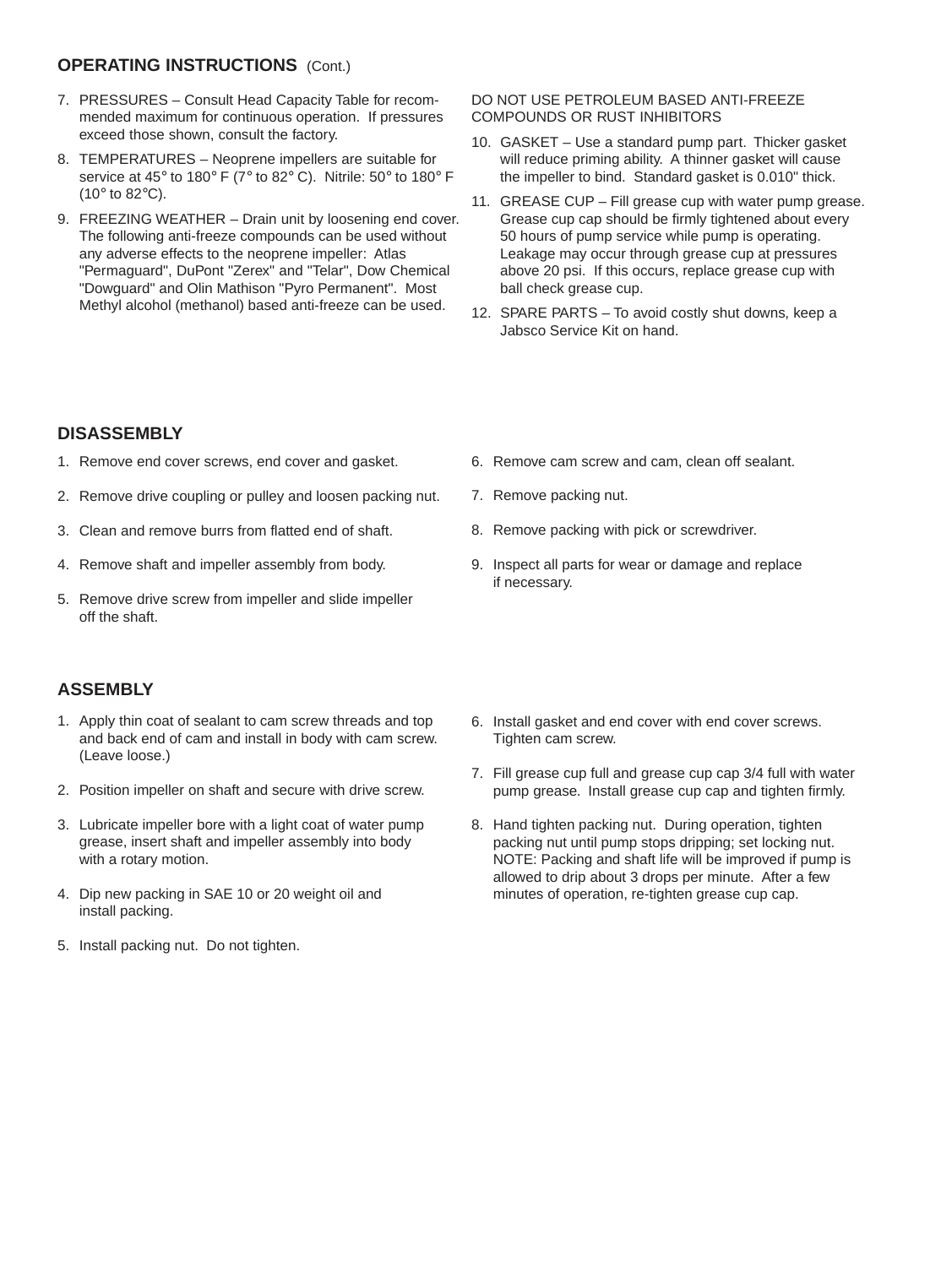

# PARTS LIST

| <b>KEY</b>          | <b>DESCRIPTION</b>                              | 4530-SERIES              | QTY. |
|---------------------|-------------------------------------------------|--------------------------|------|
| 1                   | Screw (End Cover)                               | 91002-0010               | 6    |
| 2                   | <b>End Cover</b>                                | 11835-0000               | 1    |
| $3^*$               | Gasket                                          | 1126-0000                | 1    |
| $4^*$               | Impeller (Neoprene)<br>Impeller (Nitrile)       | 4528-0001<br>4528-0003   | 1    |
| 5                   | Screw (Impeller)                                | 91009-0050               |      |
| 6                   | Cam                                             | 4538-0000                | 1    |
| $\overline{7}$      | Screw (Cam)                                     | 91002-0020               | 1    |
| 8                   | Grease Cup                                      | 91501-0010               | 1    |
| 9                   | Body                                            | 4534-0000                | 1    |
| 10                  | Shaft                                           | 4537-0000                | 1    |
| 11                  | Lock Nut                                        | 5433-0000                | 1    |
| $12*$               | Packing                                         | 4539-0000                | 1    |
| 13                  | Packing Nut                                     | 4536-0000                | 1    |
| <b>Not</b><br>Shown | Service Kit (Neoprene)<br>Service Kit (Nitrile) | 90001-0001<br>90001-0003 |      |

\* Parts supplied in Service Kit